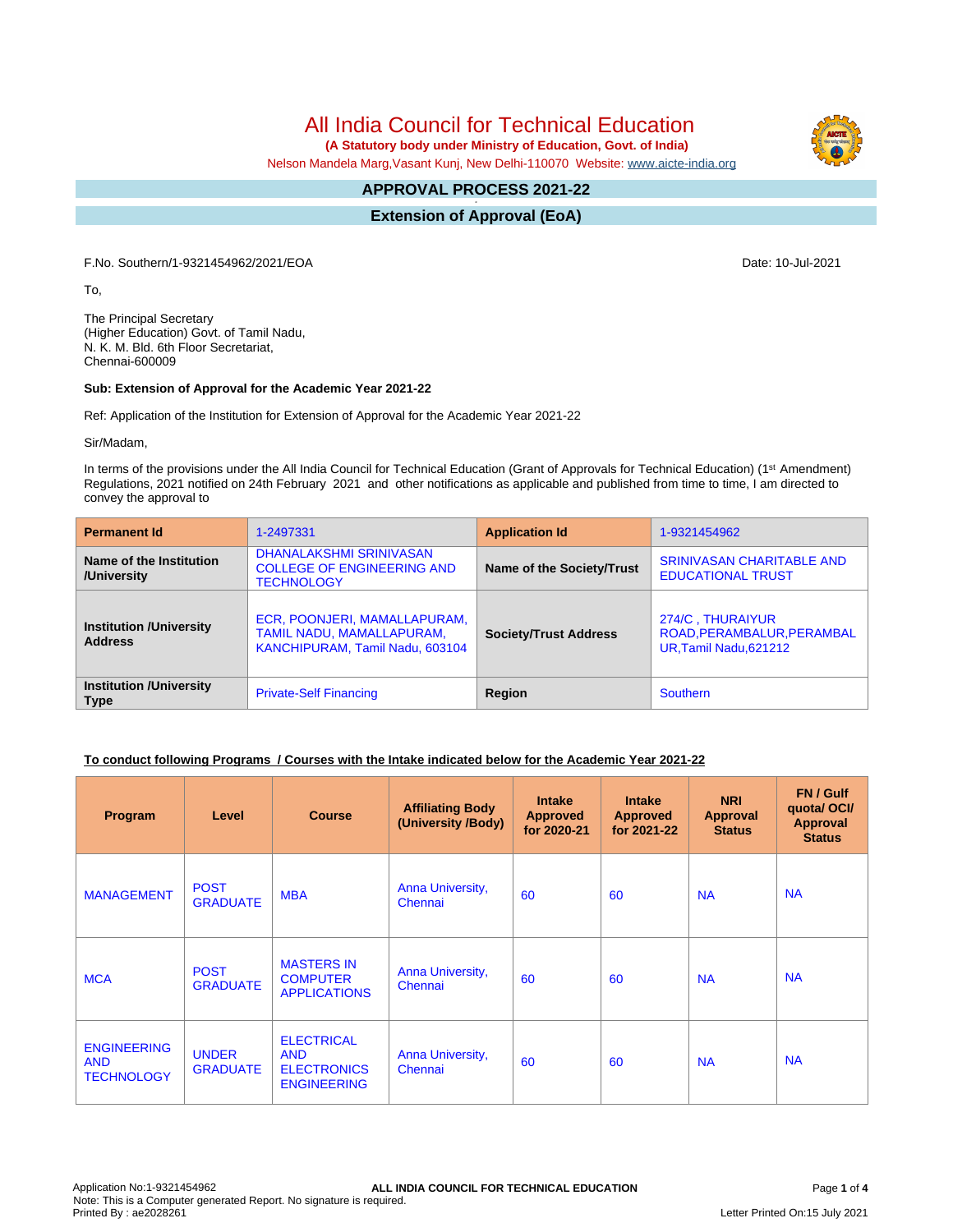| <b>ENGINEERING</b><br><b>AND</b><br><b>TECHNOLOGY</b> | <b>UNDER</b><br><b>GRADUATE</b> | <b>MECHANICAL</b><br><b>ENGINEERING</b>                          | Anna University,<br>Chennai        | 120 | 120 | <b>NA</b> | <b>NA</b> |
|-------------------------------------------------------|---------------------------------|------------------------------------------------------------------|------------------------------------|-----|-----|-----------|-----------|
| <b>ENGINEERING</b><br><b>AND</b><br><b>TECHNOLOGY</b> | <b>UNDER</b><br><b>GRADUATE</b> | <b>ELECTRONICS &amp;</b><br><b>COMMUNICATIO</b><br><b>N ENGG</b> | Anna University,<br>Chennai        | 120 | 120 | <b>NA</b> | <b>NA</b> |
| <b>ENGINEERING</b><br><b>AND</b><br><b>TECHNOLOGY</b> | <b>POST</b><br><b>GRADUATE</b>  | <b>COMPUTER</b><br><b>SCIENCE AND</b><br><b>ENGINEERING</b>      | Anna University,<br>Chennai        | 18  | 18  | <b>NA</b> | <b>NA</b> |
| <b>ENGINEERING</b><br><b>AND</b><br><b>TECHNOLOGY</b> | <b>POST</b><br><b>GRADUATE</b>  | <b>COMMUNICATIO</b><br><b>N SYSTEMS</b>                          | Anna University,<br>Chennai        | 9   | 18  | <b>NA</b> | <b>NA</b> |
| <b>ENGINEERING</b><br><b>AND</b><br><b>TECHNOLOGY</b> | <b>UNDER</b><br><b>GRADUATE</b> | <b>COMPUTER</b><br><b>SCIENCE AND</b><br><b>ENGINEERING</b>      | Anna University,<br>Chennai        | 120 | 120 | <b>NA</b> | <b>NA</b> |
| <b>ENGINEERING</b><br><b>AND</b><br><b>TECHNOLOGY</b> | <b>UNDER</b><br><b>GRADUATE</b> | <b>INFORMATION</b><br><b>TECHNOLOGY</b>                          | Anna University,<br>Chennai        | 60  | 60  | <b>NA</b> | <b>NA</b> |
| <b>ENGINEERING</b><br><b>AND</b><br><b>TECHNOLOGY</b> | <b>UNDER</b><br><b>GRADUATE</b> | <b>AERONAUTICAL</b><br><b>ENGINEERING</b>                        | Anna University,<br>Chennai        | 60  | 60  | <b>NA</b> | <b>NA</b> |
| <b>ENGINEERING</b><br><b>AND</b><br><b>TECHNOLOGY</b> | <b>POST</b><br><b>GRADUATE</b>  | <b>AERONAUTICAL</b><br><b>ENGINEERING</b>                        | Anna University,<br>Chennai        | 18  | 18  | <b>NA</b> | <b>NA</b> |
| <b>ENGINEERING</b><br><b>AND</b><br><b>TECHNOLOGY</b> | <b>UNDER</b><br><b>GRADUATE</b> | <b>CIVIL</b><br><b>ENGINEERING</b>                               | <b>Anna University,</b><br>Chennai | 60  | 60  | <b>NA</b> | <b>NA</b> |
| <b>ENGINEERING</b><br><b>AND</b><br><b>TECHNOLOGY</b> | <b>POST</b><br><b>GRADUATE</b>  | <b>POWER</b><br><b>ELECTRONICS</b><br><b>AND DRIVES</b>          | Anna University,<br>Chennai        | 18  | 18  | <b>NA</b> | <b>NA</b> |
| <b>ENGINEERING</b><br><b>AND</b><br><b>TECHNOLOGY</b> | <b>UNDER</b><br><b>GRADUATE</b> | <b>BIOMEDICAL</b><br><b>ENGINEERING</b>                          | Anna University,<br>Chennai        | 60  | 60  | <b>NA</b> | <b>NA</b> |
| <b>ENGINEERING</b><br><b>AND</b><br><b>TECHNOLOGY</b> | <b>UNDER</b><br><b>GRADUATE</b> | <b>AGRICULTURE</b><br><b>ENGINEERING</b>                         | Anna University,<br>Chennai        | 60  | 60  | <b>NA</b> | <b>NA</b> |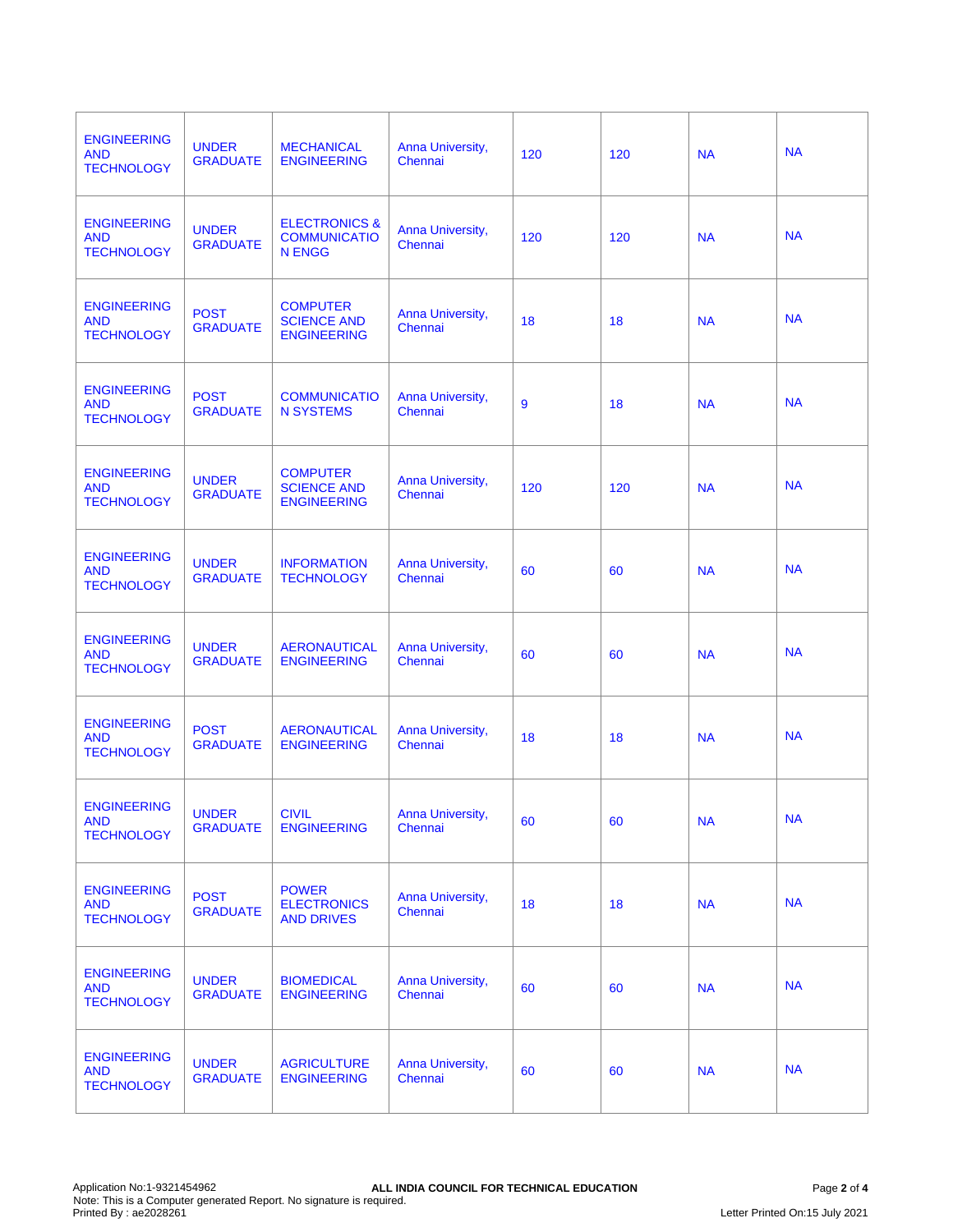| <b>ENGINEERING</b><br><b>UNDER</b><br><b>FOOD</b><br><b>Anna University,</b><br>60<br><b>AND</b><br><b>NA</b><br>60<br><b>TECHNOLOGY</b><br><b>GRADUATE</b><br>Chennai<br><b>TECHNOLOGY</b> |  | <b>NA</b> |
|---------------------------------------------------------------------------------------------------------------------------------------------------------------------------------------------|--|-----------|
|---------------------------------------------------------------------------------------------------------------------------------------------------------------------------------------------|--|-----------|

#### **It is mandatory to comply with all the essential requirements as given in APH 2021-22 (Appendix 6)**

## **Important Instructions**

- 1. The State Government/ UT/ Directorate of Technical Education/ Directorate of Medical Education shall ensure that 10% of reservation for Economically Weaker Section (EWS) as per the reservation policy for admission, operational from the Academic year 2019-20 is implemented without affecting the reservation percentages of SC/ ST/ OBC/ General. However, this would not be applicable in the case of Minority Institutions referred to the Clause (1) of Article 30 of Constitution of India. Such Institution shall be permitted to increase in annual permitted strength over a maximum period of two years.
- 2. The Institution offering courses earlier in the Regular Shift, First Shift, Second Shift/Part Time now amalgamated as total intake shall have to fulfil all facilities such as Infrastructure, Faculty and other requirements as per the norms specified in the Approval Process Handbook 2021-22 for the Total Approved Intake. Further, the Institutions Deemed to be Universities/ Institutions having Accreditation/ Autonomy status shall have to maintain the Faculty: Student ratio as specified in the Approval Process Handbook.
- 3. Strict compliance of Anti-Ragging Regulation, Establishment of Committee for SC/ ST, Establishment of Internal Complaint Committee (ICC), Establishment of Online Grievance Redressal Mechanism, Barrier Free Built Environment for disabled and elderly persons, Fire and Safety Certificate should be maintained as per the provisions made in Approval Process Handbook and AICTE Regulation notified from time to time.
- 4. In case of any differences in content in this Computer generated Extension of Approval Letter, the content/information as approved by the Executive Council / General Council as available on the record of AICTE shall be final and binding.

**Prof.Rajive Kumar Member Secretary, AICTE**

Copy \*\* to:

- **1. The Director of Technical Education\*\*, Tamil Nadu**
- **2**. **The Registrar\*\*,** Anna University, Chennai
- **3. The Principal / Director,** DHANALAKSHMI SRINIVASAN COLLEGE OF ENGINEERING AND TECHNOLOGY Ecr, Poonjeri, Mamallapuram, Tamil Nadu, Mamallapuram,Kanchipuram, Tamil Nadu,603104
- **4. The Secretary / Chairman,** 274/C , THURAIYUR ROAD PERAMBALUR,PERAMBALUR Tamil Nadu,621212
- **5. The Regional Officer,** All India Council for Technical Education Shastri Bhawan 26, Haddows Road